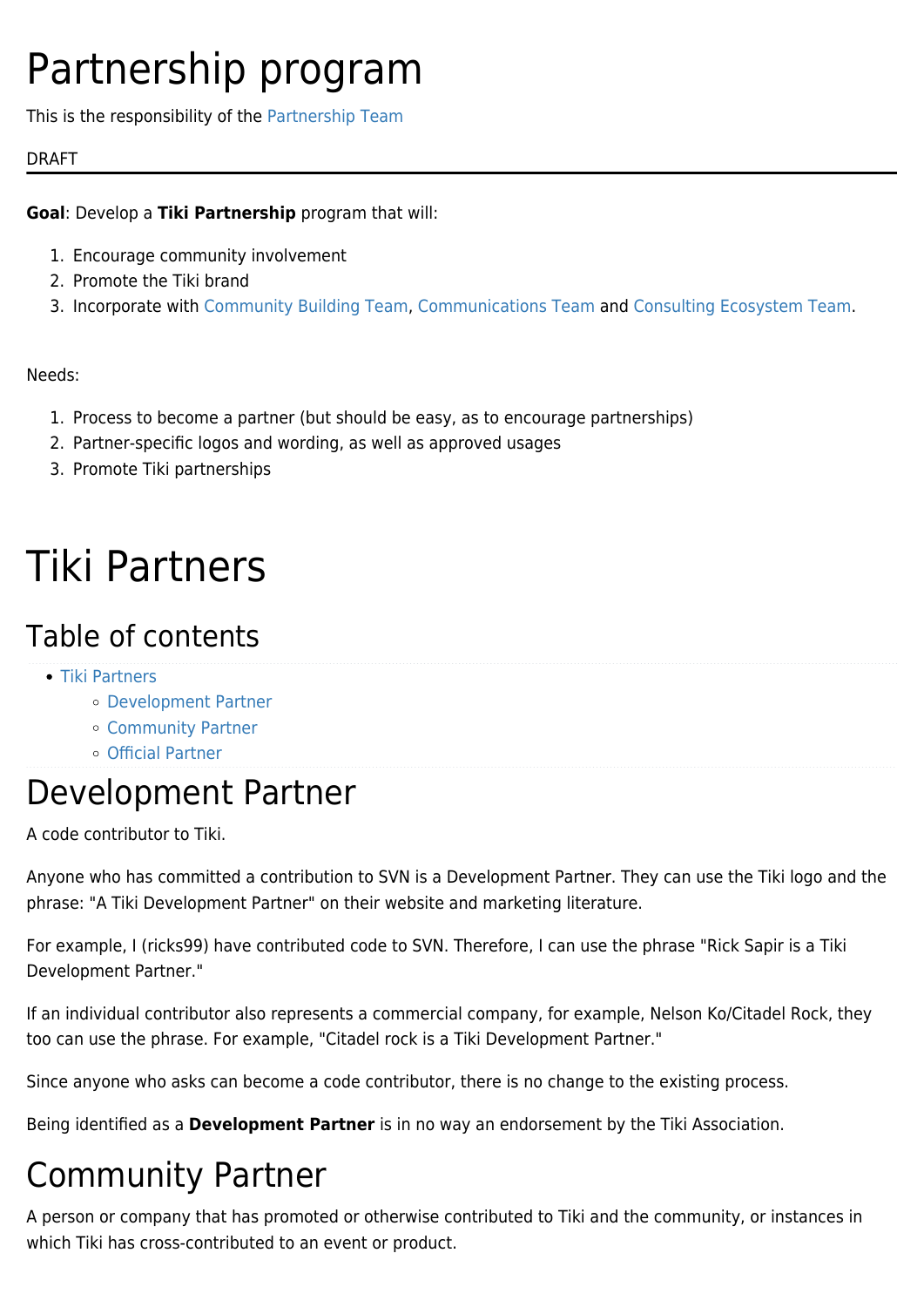This could include:

Contributors to the doc site

For example, I (ricks99) have written and edited pages on the doc site. Therefore, I can use the phrase "Rick Sapir is a Tiki Community Partner."

- Hosting a TikiFest For example, CGCOM has hosted a TikiFest. Therefore, they can use the phase "CGCOM is a Tiki Community Partner."
- Providing Tiki visibility at events For example, Tiki being listed as "Community Partner" featured at The Make Web Not War event. Or an individual giving a Tiki-related talk or presentation at an event.
- Integration partnerships with other Open Source communities. For example, the work with BBB for Tiki 5, Tiki is a Community Partner of BBB.
- Other 3rd party NFP (not-for-profit) sites that promote Tiki. For example, Tiki for Smarties is a Community Partner.
- A person or entity who makes a financial contribution/donation to the [Tiki Software Community](https://tiki.org/Tiki-Software-Community-Association) [Association](https://tiki.org/Tiki-Software-Community-Association)

Does the Association have a bank account yet? Is there a mechanism in place to make donations and financial contributions?

• Any tw.o registered user with a score of XXXX or higher Maybe this could be a way to promote community involvement?

Being identified as a **Community Partner** is in no way an endorsement by the Tiki Association.

## Official Partner

Alternative proposed names:

- Commercial Ecosystem Partner
- Tiki Association Partner
- Tiki Commercial Partner
- Tiki Professional Partner
- yours??

A person or company that financially profits from supporting or promoting Tiki.

Of course, many Commercial Partners are probably also Community and Development Partners, too. These are the companies and individuals who will represent Tiki to their customers (and the world!).

I think that being identified as an "Official Partner" carries a lot of "weight" and is a de-facto endorsement by the Association. As a result, the process to become an "Official Partner" should be more formalized. Some ideas:

- Official partners must pledge to contribute custom coding back to the community
- Contribute ### hours of coding, testing, packaging, etc. to the Tiki project per year
- Attend ### events (either a TikiFest or other industry conference) and present/promote Tiki in some manner.
- more/others?